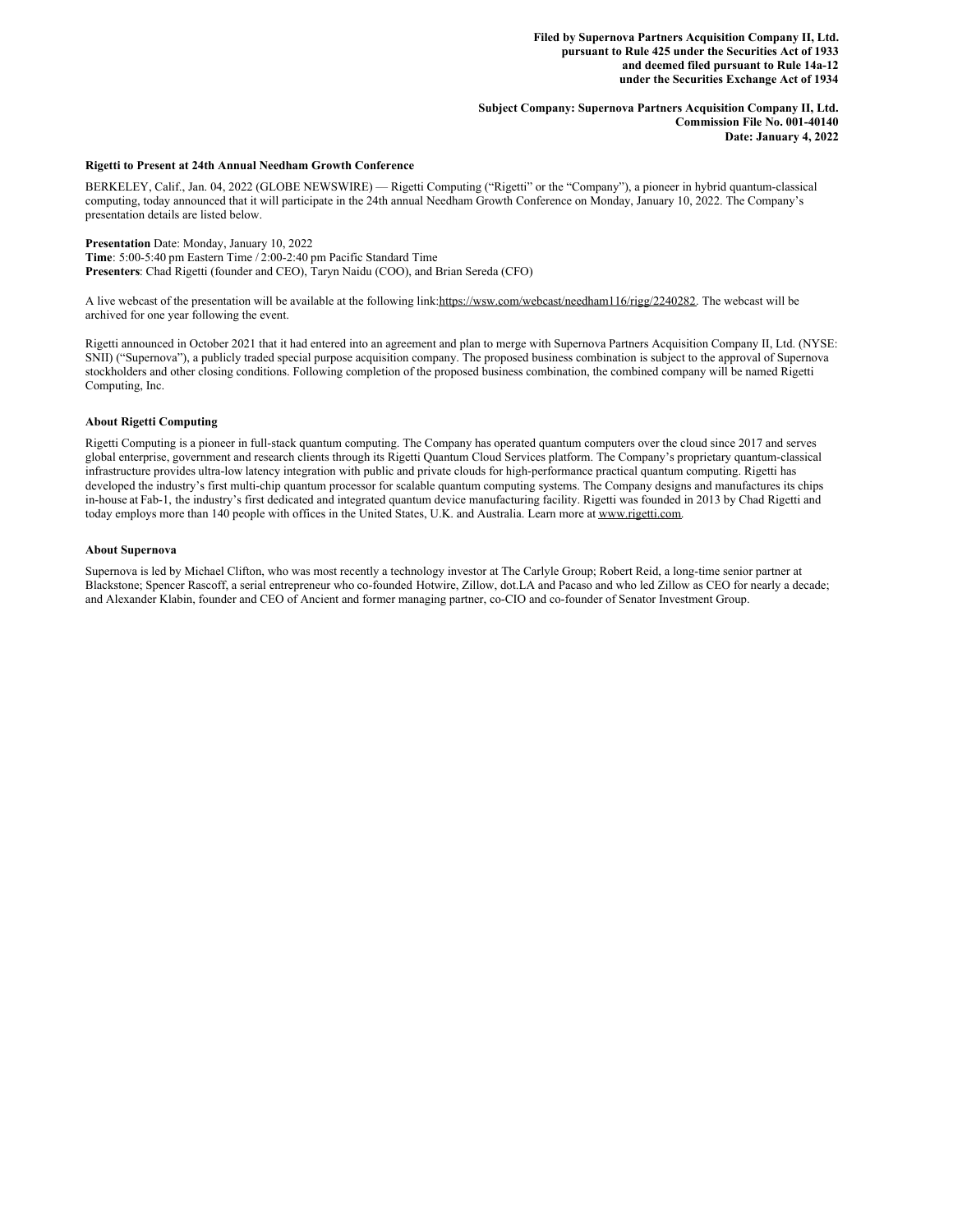#### **Additional Information and Where to Find It**

Supernova has filed a registration statement on FormS-4 (as amended, the "FormS-4") with the Securities Exchange Commission (the "SEC"), which includes a proxy statement/prospectus, that will be both the proxy statement to be distributed to holders of Supernova's common shares in connection with its solicitation of proxies for the vote by Supernova's shareholders with respect to the proposed business combination and other matters as may be described in the registration statement, as well as the prospectus relating to the offer and sale of the securities to be issued in the business combination. After the registration statement is declared effective, Supernova will mail a definitive proxy statement/prospectus and other relevant documents to its shareholders. This communication does not contain all the information that should be considered concerning the proposed business combination and is not intended to form the basis of any investment decision or any other decision in respect of the business combination. Supernova's shareholders and other interested persons are advised to read, when available, the preliminary proxy statement/prospectus included in the registration statement and the amendments thereto and the definitive proxy statement/prospectus and other documents filed in connection with the proposed business combination, as these materials will contain important information about Rigetti, Supernova and the business combination. When available, the definitive proxy statement/prospectus and other relevant materials for the proposed business combination will be mailed to shareholders of Supernova as of a record date to be established for voting on the proposed business combination. Shareholders will also be able to obtain copies of the preliminary proxy statement, the definitive proxy statement and other documents filed with the SEC, without charge, once available, at the SEC's website at www.sec.gov, or by directing a request to Supernova's secretary at 4301 50th Street NW, Suite 300 PMB 1044, Washington, D.C. 20016, (202) 918-7050.

#### **Participants in the Solicitation**

Supernova and its directors and executive officers may be deemed participants in the solicitation of proxies from Supernova's shareholders with respect to the proposed business combination. A list of the names of those directors and executive officers and a description of their interests in Supernova is contained in Supernova's prospectus dated March 3, 2021 relating to its initial public offering, which was filed with the SEC and is available free of charge at the SEC's website at www.sec.gov. To the extent such holdings of Supernova's securities may have changed since that time, such changes have been or will be reflected on Statements of Change in Ownership on Form 4 filed with the SEC. Additional information regarding the interests of such participants will be contained in the proxy statement/prospectus for the proposed business combination when available.

Rigetti and its directors and executive officers may also be deemed to be participants in the solicitation of proxies from the shareholders of Supernova in connection with the proposed business combination. A list of the names of such directors and executive officers and information regarding their interests in the proposed business combination will be included in the proxy statement/prospectus for the proposed business combination when available.

## **No Offer or Solicitation**

This communication does not constitute (i) a solicitation of a proxy, consent or authorization with respect to any securities or in respect of the proposed business combination or (ii) an offer to sell, a solicitation of an offer to buy, or a recommendation to purchase any security of Supernova, Rigetti, or any of their respective affiliates.